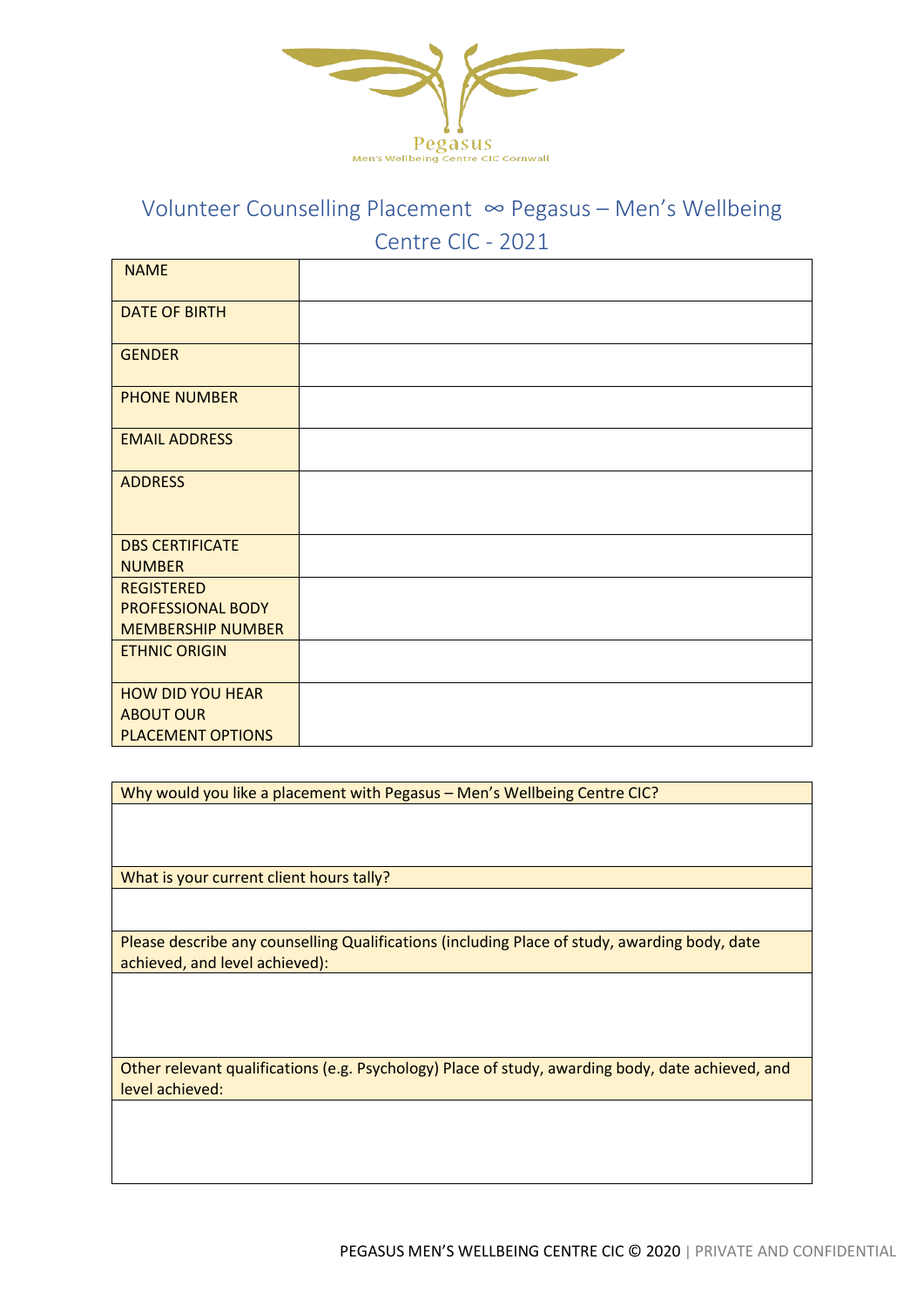

Please include any personal, voluntary, or other relevant experience including placements:

Please describe your hobbies and interests:

What is your form of transport:

Please give the name and email of a character reference who has known you for at least one year whom we may contact. This person should work or relate to the Counselling Profession e.g. Tutor, Supervisor, etc:

Please give the name and email of a previous employer for a character reference who has known you for at least two years whom we may contact:

Please give an emergency contact – name, relation to you, phone number and address:

If you don't have a membership to a professional body, would you be willing to become member of the BACP or other professional counselling body:

If you do not have a DBS check, are you willing to undergo this process:

Can you confirm that you are able to commit to a minimum caseload of 2 clients:

Can you confirm that you will attend training provided by Pegasus – MWC:

Can you confirm you will attend monthly team meetings & group supervision/training (if needed):